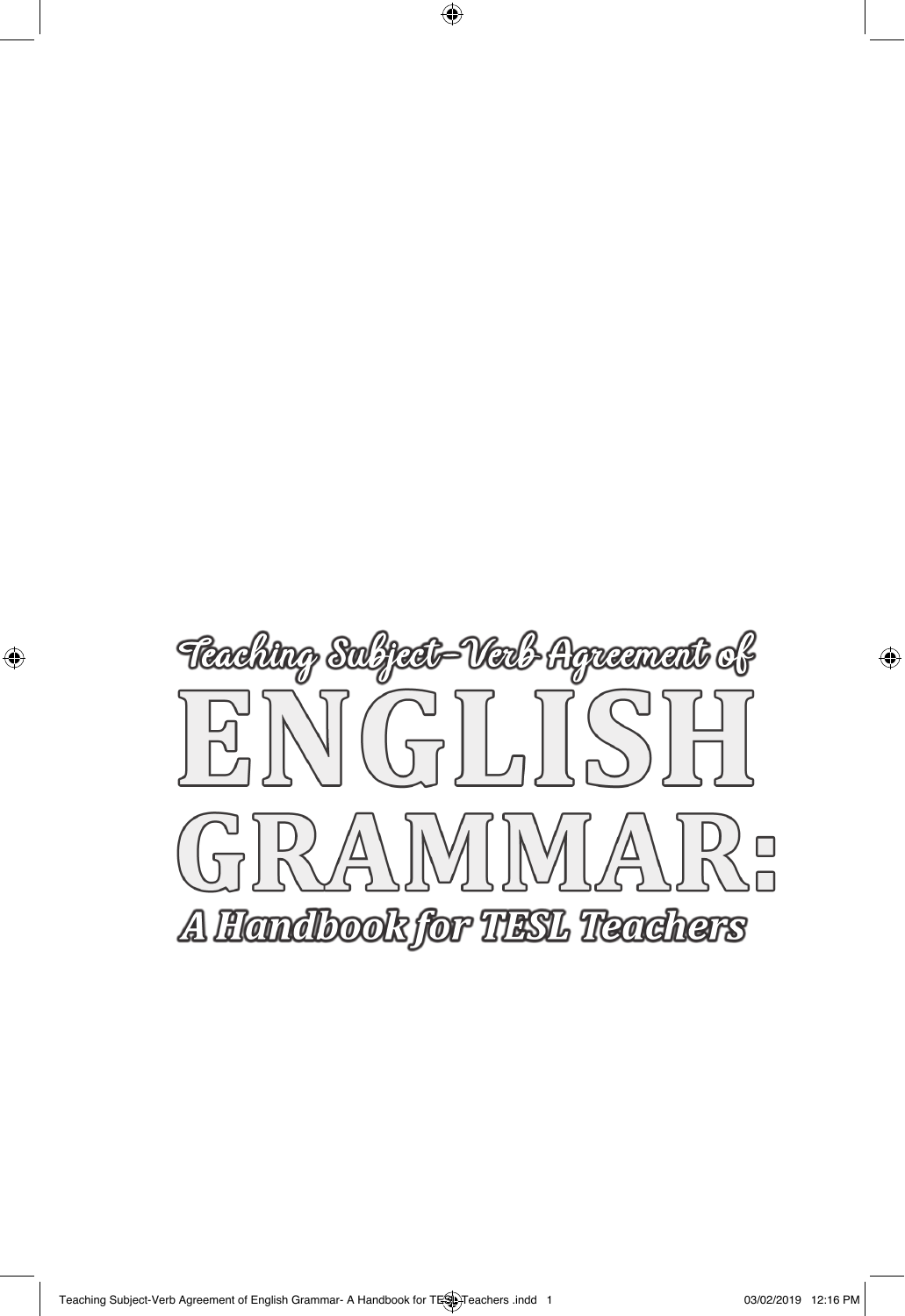

 $\bigoplus$ 

**SARALA THULASI PALPANADAN** 

 $\bigoplus$ 



⊕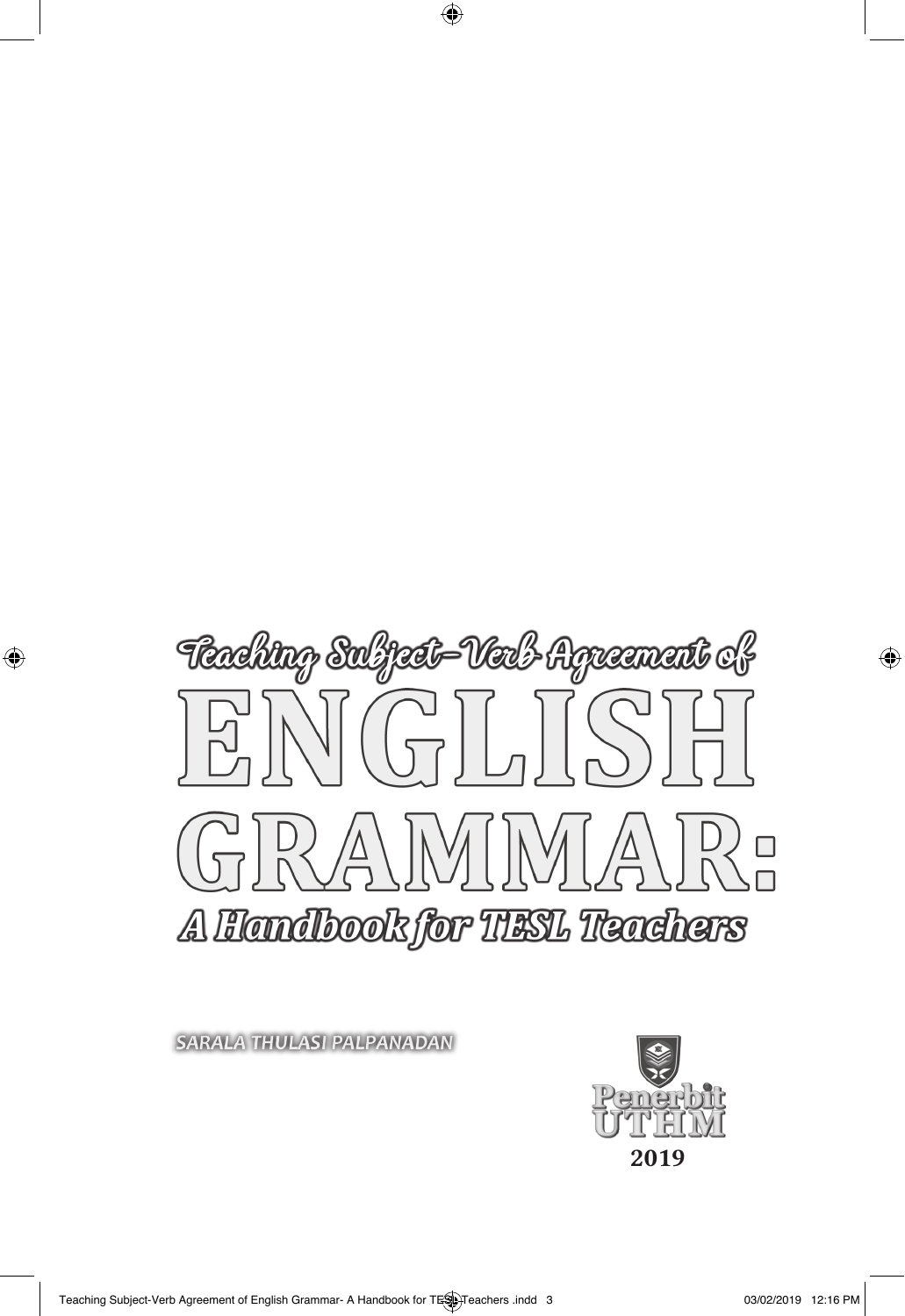## © Penerbit UTHM First Published 2019

⊕

Copyright reserved. Reproduction of any articles, illustrations and content of this book in any form be it electronic, mechanical photocopy, recording or any other form without any prior written permission from The Publisher's Office of Universiti Tun Hussein Onn Malaysia, Parit Raja, Batu Pahat, Johor is prohibited. Any negotiations are subjected to calculations of royalty and honorarium.

Perpustakaan Negara Malaysia Cataloguing—in—Publication Data

Sarala @ Thulasi Palpanadan

Teaching Subject-Verb Agreement of ENGLISH GRAMMAR: A Handbook for TESL Teachers / SARALA THULASI PALPANADAN. ISBN 978-967-2216-85-8 1. English language--Study and teaching.

2. English language--Grammar--Study and teaching.

3. Language and languages--Study and teaching.

4. Goverment publications--Malaysia.

I. Title.

⊕

428.0071

Published by: Penerbit UTHM Universiti Tun Hussein Onn Malaysia 86400 Parit Raja, Batu Pahat, Johor Tel: 07-453 7051 / 7454 Fax: 07-453 6145

Website: http://penerbit.uthm.edu.my E-mail: pt@uthm.edu.my http://e-bookstore.uthm.edu.my

Penerbit UTHM is a member of Majlis Penerbitan Ilmiah Malaysia (MAPIM)

Printed by: Percetakan Surya Sdn. Bhd. Plot 29, Jalan IKS BK 2, Taman IKS Bukit Katil, 75450 Bukit Katil, Melaka No. Tel: 06-2324475 No. Fax: 06-2324960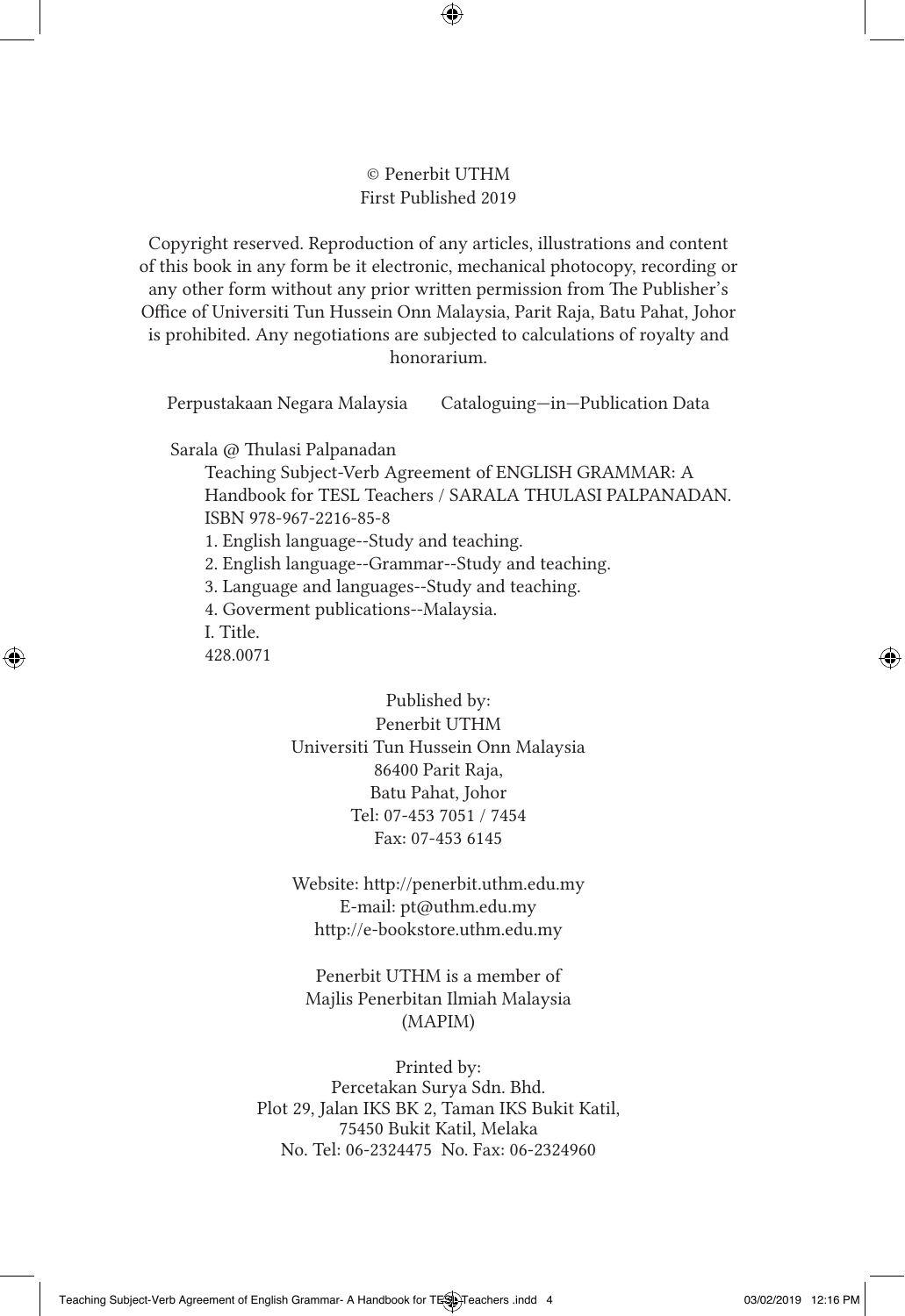## Table of Contents

 $\bigoplus$ 

| Preface                                            | vii |
|----------------------------------------------------|-----|
| Chapters in the Book                               | ix  |
| Acknowledgement                                    | хi  |
|                                                    |     |
| English Language                                   |     |
| English in Malaysian Schools                       |     |
| <b>Teaching Writing</b>                            |     |
| <b>Teaching Grammar</b>                            |     |
| Chapter2                                           |     |
| Theories of Second Language                        |     |
| Behaviourism                                       |     |
| Cognitivism                                        |     |
| Approaches to Language Teaching                    |     |
| Product Approach                                   |     |
| Deductive Approach                                 |     |
| Language Teaching Study                            |     |
| <b>Action Research</b>                             |     |
| Case Study                                         |     |
|                                                    | .21 |
| An Intervention Programme to Teach SVA Effectively |     |
| Phase 1                                            |     |
| Diagnostic Test                                    |     |
| <b>Understanding SVA</b>                           |     |
| Identifying Subject and Verb                       |     |
| Poison Box Game                                    |     |
| Test 2                                             |     |
| Model Essay Reinforcement                          |     |
| Test 3                                             |     |

 $\bigoplus$ 

 $\bigoplus$